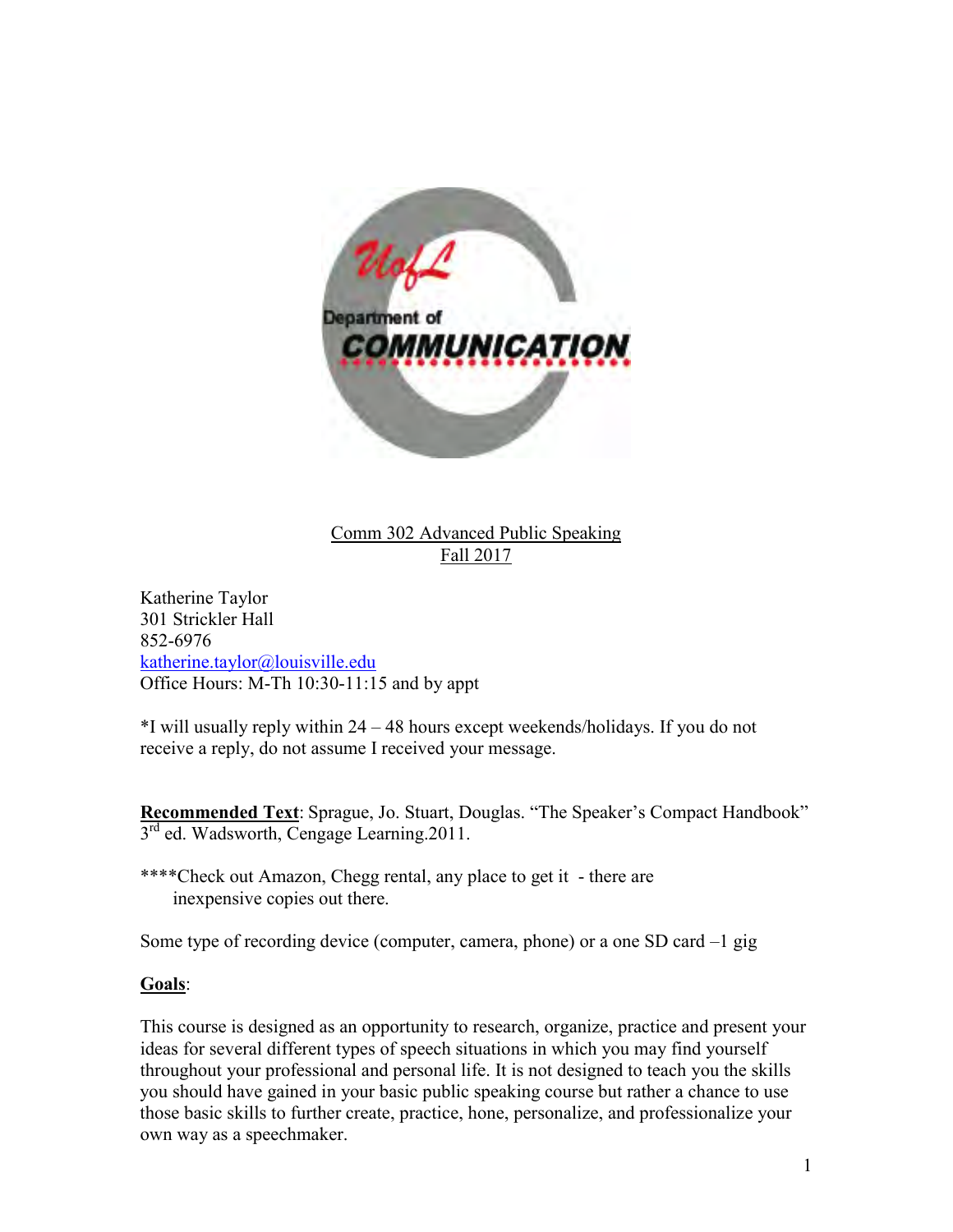#### **Nature of the Course**:

To provide a climate that fosters growth, examination, progress, learning, achievement, satisfaction and improvement. In order to do this we will need to be adaptable, open to ideas and direction, thoughtful and considerate in our evaluations of ourselves and others, self directed and motivated to do good work. This is not an opportunity to condemn but to build up and to learn. Please use common courtesy and civility in addressing the learning process of your classmates. Remember: treat others as you want to be treated.

#### **Student Sheet +Comm:**

We will be working with an online speech outlining and evaluation tool for this course. You can access it at the link I give you. I will also put the link up on Bb as an announcement a few days before class. You will create your preparation outlines with bibliography, speaking notes, and "three question" information, do peer evaluations, self - reflections and immediate real time responses, and receive online instructor evaluations with this tool. It may be a good idea to "save" and "print out" your work you create using the program. This is a fail safe for any glitches in the program or internet. Always a smart idea no matter the class. We will discuss all of this much more in class.

# **Title IX/Clery Act Notification**

Sexual misconduct (including sexual harassment, sexual assault, and any other nonconsensual behavior of a sexual nature) and sex discrimination violate University policies. Students experiencing such behavior may obtain confidential support from the PEACC Program (852-2663), Counseling Center (852-6585), and Campus Health Services (852-6479). To report sexual misconduct or sex discrimination, contact the Dean of Students (852-5787) or University of Louisville Police (852-6111). 

Disclosure to University faculty or instructors of sexual misconduct, domestic violence, dating violence, or sex discrimination occurring on campus, in a University-sponsored program, or involving a campus visitor or University student or employee (whether current or former) is not confidential under Title IX.  Faculty and instructors must forward such reports, including names and circumstances, to the University's Title IX officer. 

For more information, see the Sexual Misconduct Resource Guide [\(http://louisville.edu/hr/employeerelations/sexual-misconduct-brochure\)](http://louisville.edu/hr/employeerelations/sexual-misconduct-brochure).

#### **Disabilities:**

The University of Louisville is committed to providing access to programs and services for qualified students with disabilities. Students with disabilities, who need reasonable modifications to successfully complete assignments and otherwise satisfy course criteria, are encouraged to meet with the instructor as early in the course as possible to identify and plan specific accommodations.

If you are a student with a disability and believe your require accommodation to participate in and complete requirements for this class, contact the Disability Resource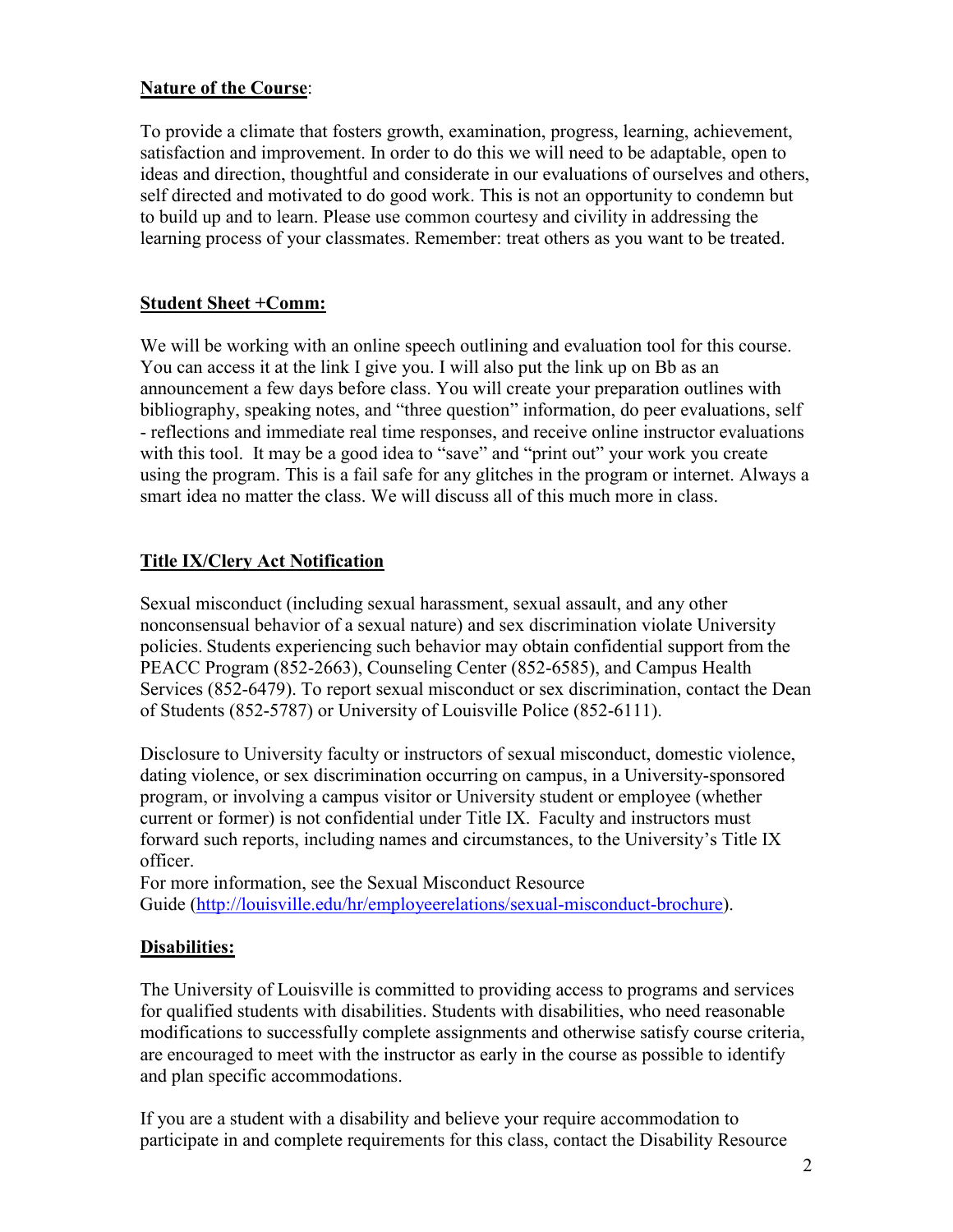Center (119 Stevenson Hall, 852-6938) for verification of eligibility and determination of specific accommodations. Students may be asked to supply a letter from the Disability Resource Center or other documentation, which will assist in modification planning.

#### **Schedule**:

As you may have noticed the schedule is fairly open and non specific because this class will help you on your particular speaking issues while at the same time helping you to work toward strengthening content and delivery to produce a maximized effect. Bear with us as we "go with the flow" at times.

#### **Assignments**:

# **Speeches**:

There are a total of five (5) graded speeches.

- **Speech of Introduction** (**2-4 minutes**)
	- o In life you may be called upon to introduce another speaker. This speech will provide you with a beginning for that opportunity.
	- o \*\*\*\* First, You are required to turn in a short (paragraph) bio (biography) for yourself. This is typed ½ page bio. It will be used as the basis for your "partner" introduction of you.
	- o You will work with your "partner" to create your own individual presentation.
	- o No visual aid required.
	- o Using the **Student Sheet +Comm** tool you will turn in a full preparation outline & brief key word speaking notes.

# **Video Discussion Presentation** - (**10-15) minutes** max)

- o Cite at least **1 source within** your presentation.
- o **View** a speech performed on any video library collection such as: TED.com, americanrhetoric.com, c-span.com, historychannel.com, Youtube, etc,
- o It *cannot* be a "speech" from a movie or TV show.
- o Provide a brief background information on the speech as necessary
- o **show** the video clip
- o **lead a discussion** on the speaking elements advanced by the speech.
- o \*\*\*\*\*Ask *US* what *w*e think not you telling what you thought.
	- What do *we* see in the speech?
	- For example: delivery aspects, content, organizational elements to message, follows/doesn't follow speech format, use of ethos, pathos, logos, development of arguments, etc.
	- It is not to be a generic "well what do you think…" type of Q  $& A$  – but a real examination of how the speaker did as a speaker.
- o This is a speech Prepare it as one
	- Introduction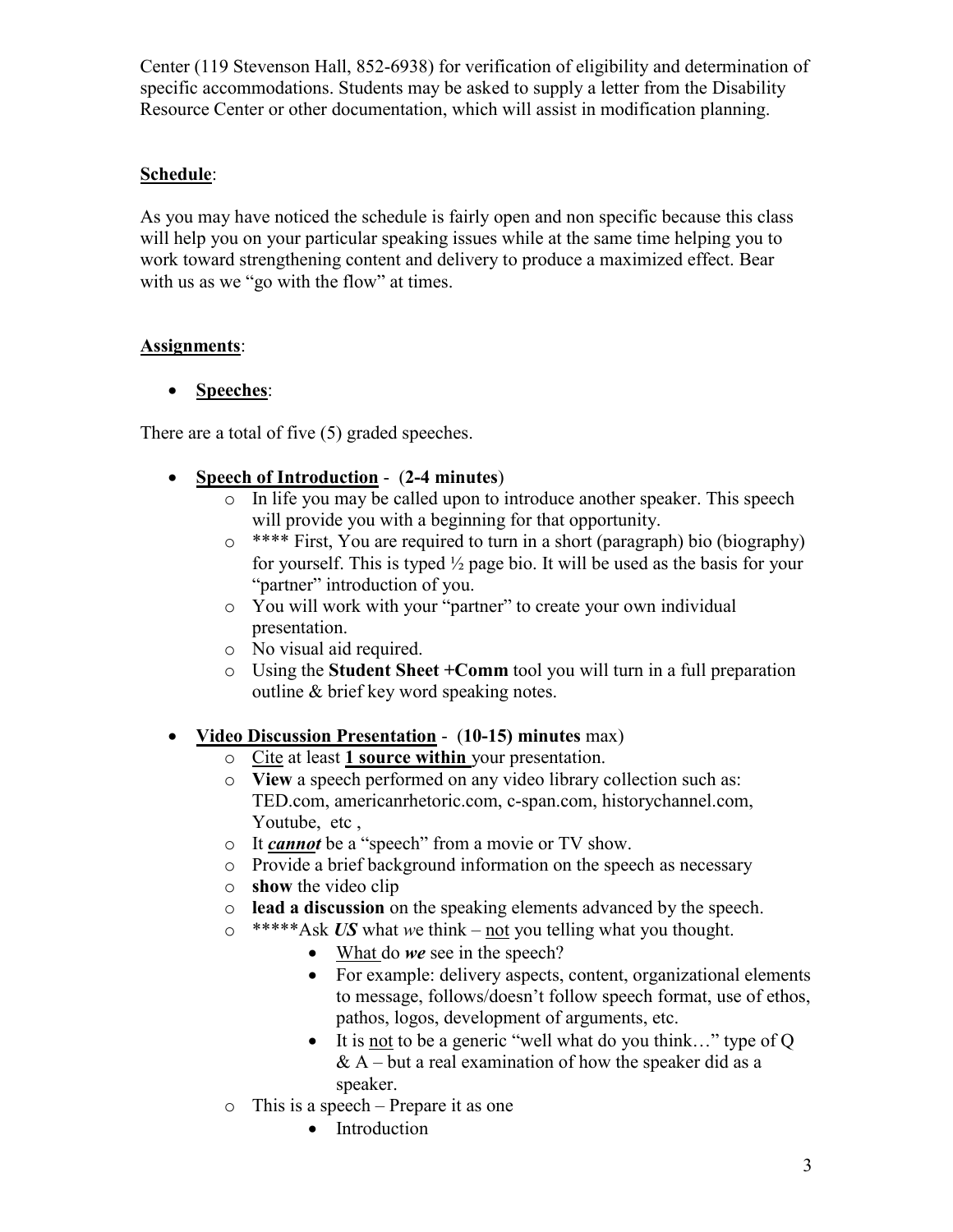- Thesis/Preview (highlight the things you want us to look for/listen for while we watch the speech.
- Body
	- I. Brief background
	- II. Video clip
	- III.  $Q & A$
	- IV. Conclusion
- o Using the **Student Sheet +Comm** tool you will turn in a full preparation outline & brief key word speaking notes.
- o Remember:
	- The major focus of this assignment is to **foster**  discussion from the class of the speech aspects of their opinions and thoughts on your video clip.
	- Allow adequate time for an in depth discussion. Please clip the video as necessary.
	- This is not a "So, watcha think?" type of  $\overline{O} \& A$  but rather an opportunity to discuss "how" they did what they did and the impact of it.
	- \*\*\*\*\*Ask *US* what we think not you telling what you thought.
- **Communication Tips/Techniques Article Speech** (Research aspect) **–** (**2-4 minute** max)
	- o At least **1 source cited** within your speech
		- o Look up an article on tips or techniques on communication from current web sites or magazine article[s] discussing communication practices and guidelines that provide helpful information to your classmates.
		- o Prepare and present a very brief synopsis *(highlight*) of the key ideas/ benefits we might find useful from the article.
		- o Be prepared to do a **2 4** minute speech on them for the class using the proper organization format.
		- o Using the **Student Sheet +Comm** tool you will turn in a full preparation outline & brief key word speaking notes.

# **Speech of Tribute** - (**3-5 minutes** max)

- o At least **1 source cited** within your speech
- o Pick a person (something) who has been helpful to you or that you admire greatly and present a "tribute" to them.
- o Possible include 2 or 3 reasons of what they have done or how they are to earn this accolade.
- o Proper speech format
- o No visual aid required
- o Using the Student Sheet +Commtool you will turn in a full preparation outline & brief key word speaking notes.
- **Team Presentation- PAK – Planned Act of Kindness**: (**15-20 minutes** max)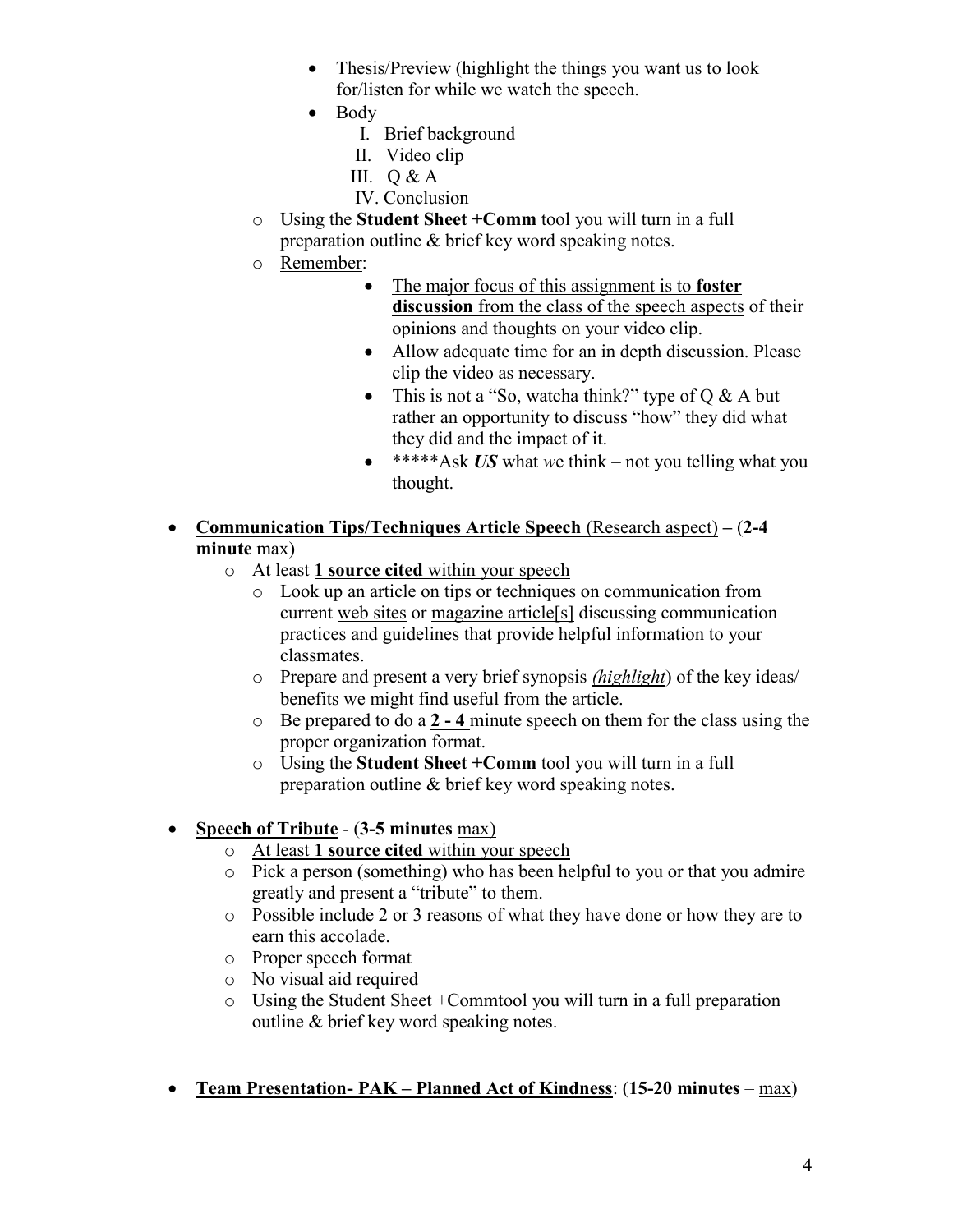- o You will become a part of a team early in the semester. As that team you will brainstorm, choose, perform the service and then present to the class your project results.
- o This is a "team" presentation focused on determining, and fulfilling an **Act of Service** ("Planned Act of Kindness") in the "micro" (U of L) or "macro" (surrounding area) community.
- o All team members are required to speak and participate in the presentation. At least **3 Sources cited** within your presentation
- o You are required to use power point for your presentation
- $\circ$  Pretty much any way your team wants to do as long as it follows ethical guidelines and is audience focused.
- o \*\*\*\*\*Please DO NOT just ramble to "make the time"- There will be many times in your careers you will need to present for 15-20 minutes (or longer) – this is a step in preparing you to begin the process.
- o We will discuss this assignment more in class.
- There will be a team grade for the entire team.
- There will also be an individual participation grade for each member. You will complete a form of participation on each of your team members and turn it in to me. These will be kept private between the instructor and yourself.
- We are looking at ways to use the **Student Sheet +Comm** for the team project. I will keep you posted the closer we get to the due dates.
- Impromptu speeches may be done throughout the semester (announced and unannounced). They will follow the speech writing form we used for longer speeches. These are considered class activities. Topics will vary, a possible topic might be:
	- **Elevator Speech**:
		- o **30 second** "Networking" pitch
		- o In 30 seconds *Highlights* of who you are, who you work for, what you do, goals you have.
		- o **A** "pitch" to boss on way up the elevator on how your department is doing, how the project is going, any new ideas you have for your position. .

**Time limits will be strictly adhered to for all speeches** – If you go one second over or under the allot time it will result in your grade being lowered by 5%. One way you can make sure you "get your time" is to practice your speech before you present it to the class.

# **Preparation Outlines**:

You are required to provide a full complete sentence preparation outline in detail and in proper outline format before your speech. You will be using the **Student Sheet +Comm** program for your outlines. This preparation outline helps you create, organize, and work through your speech in advance.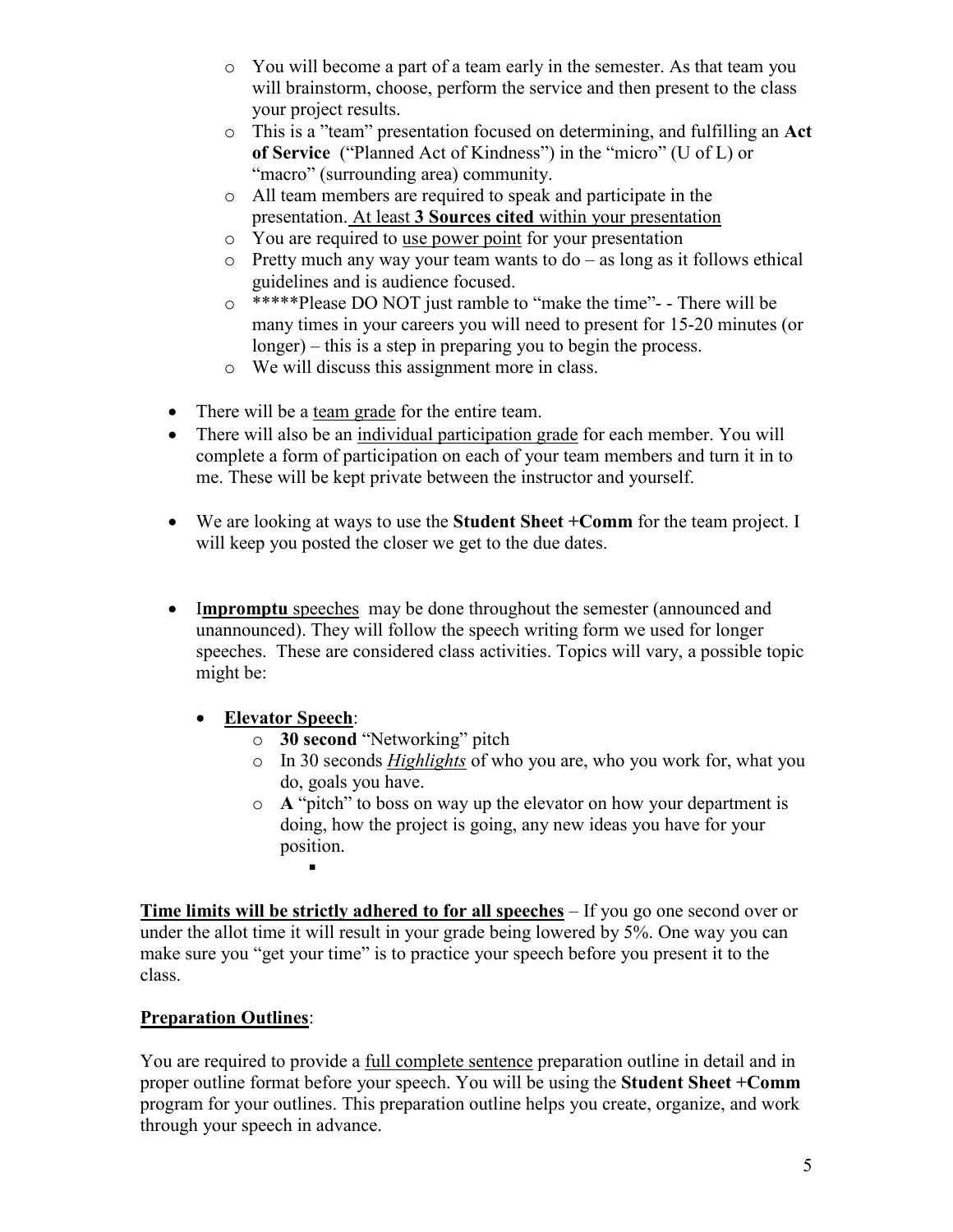#### **Speaking notes**:

You will use the **Student Sheet +Comm** program to help create your speaking notes. You will print them out for use during the presentation. As you practice feel free to to add/make notes/add speaking cues. If you use a sheet of paper you are allowed 2 sheets one side only. If you transfer it to index cards for your speaking notes you are limited to 4 cards one side only. Print must be **large**. Use <u>ONLY KEY WORDS</u> on speaking notes.

 You will turn in your final preparation outline the day of your speech. You will turn in your speaking notes after you present.

Please "Dress to Present" each speech – your non-verbal message is usually stronger than your spoken message.

#### **"Outside" Speaker Review**:

You are to choose someone giving a presentation outside of class and evaluate them according to the criteria we discuss in class. Write/type a **thorough 2 -3 full page analysis** of the speaker, situation, and message. Follow the guidelines for evaluating speeches as we discuss in class or in the text.

- For example: priests, ministers, leaders, teachers, managers, bosses, seminar speakers, famous/infamous speech presenters.
- It may NOT be from a video, internet, or TV speech. It MUST be an in person speech.
- Focus on the areas you evaluate yourself on three strengths of the speaker  $\&$ why you chose them, three areas for improvement  $\&$  why you chose them and finally, provide three specific ways they could improve. Look at aspects of delivery, content, organization, etc.
- 1" margins, double spaced, 12 or 12 font.

# **Self Reflection**:

You will use the **Student Sheet +Comm** application for this portion of your review. These reflections are an opportunity for you to take responsibility for your own growth as a speaker. The only way to improve is to look at our work, evaluate it, and then to make plans on what and how we will make it better.

- View the recording of each of your speeches.
- Use the Student Sheet tool as you view your speech. (You might take notes as you watch)
- You also might check the document on self/outside evaluations on Blackboard for areas you might look to address in your analysis and reflection. For example, delivery, content, organization, etc
- Your Reflections will include:
	- o Address three strengths providing specific information and why you chose them,
	- o Three areas of weakness providing specific information and why you chose them,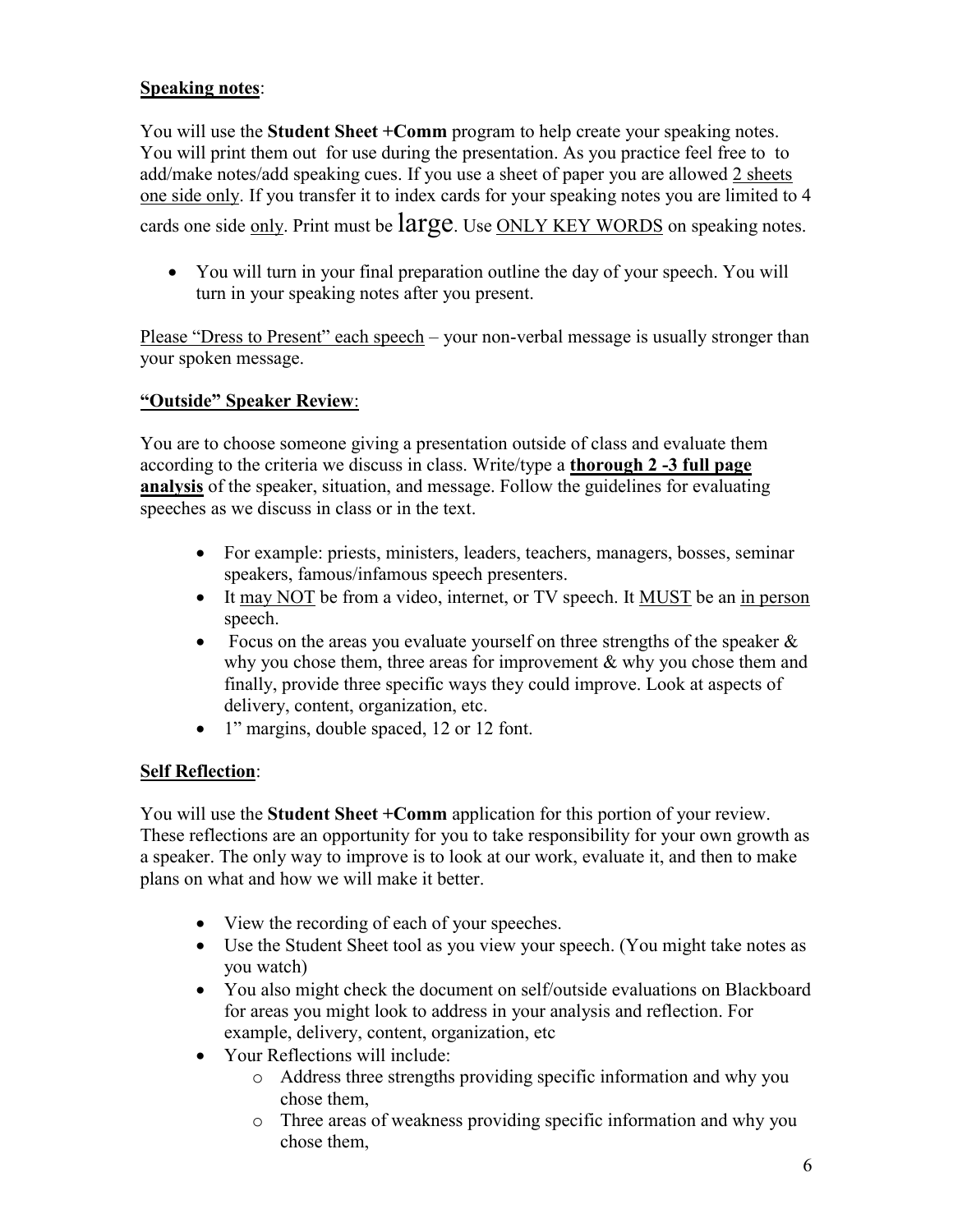- o Provide three specific ways to improve and how you plan to accomplish them.
- Present/write a **thorough analysis** of your performance on your speech. It is one of the main ways to improve as a speaker.
- Have it completed on line and submitted to instructor by the **next class period after your speech**.

# **Peer Reviews:**

You will fill out "real-time" evaluations on a randomly chosen speaker during each assigned round of presentations. You will use the **Student Sheet +Comm** to complete this aspect of the class.

- You will have a speaker randomly chosen for you to review during their presentation.
- These are to be used as helpmates for speaker improvement.
- We may also have short discussion periods of the speeches at the end of each speech day.
	- o This is where we will analyze and provide input for improvement.
- We all can learn from these sessions. Be prepared to discuss the speaking elements we are focusing on in class. Be specific in your comments using them to help your peer's progress as speakers.

# **Audience Behavior**:

The audience is an integral aspect of your presentation. As an audience member, you will be using your phone or computer on presentation days to do the peer review and quick response aspects BUT the phone/computer should be placed on your desk with the Student Sheet program open.

This is not a time to work on your speaking notes, or other class work. Being an attentive, "present", active audience member is an important part of the speech situation. You need to learn how to become good audience members for speakers. This side of speech participation is part of your "professionalism" grade.

# **Tests**:

There will be 2 tests utilizing your own investigative skills, information from class discussion and information referenced in the recommended text.

- The idea of the tests is: Application of the skills you are working on in class and will use in the future.
- They give concreteness to what may appear to be vague knowledge you are learning.
- Tests also help to strengthen your understanding of the concepts and skills of good speaking. To learn how prepare presentations from start to finish incorporating the questions to ask toward that goal along the way.
- $\bullet$  Each test will have two (2) parts: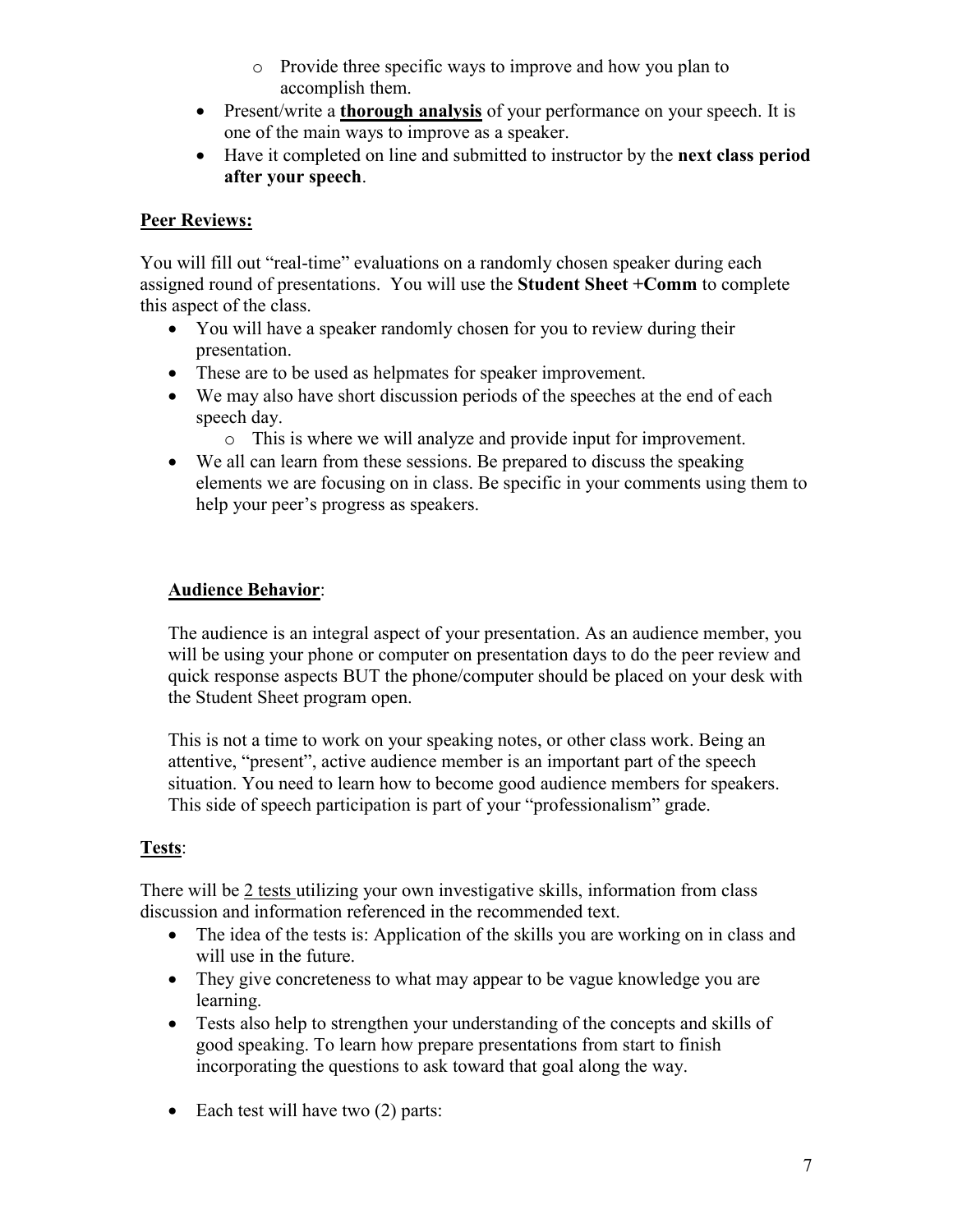- $\circ$  Part 1 is the 25 questions you will develop based on the scenario you will be given:
- $\circ$  Part 2 is the class discussion of the questions.

# **Attendance and Participation**:

 In order to become better speakers you should immerse yourself in as many speaking situations as possible. This class provides you with several opportunities to experience speaking situations. You are the audience for each other. In order to fully understand and improve as speakers, discussion of speaking elements is very important and attendance in the class is the primary way to participate and learn.

- o A strict attendance policy is in effect. If you are not in class you are absent.
- o For the **Fall/Spring** semesters:
	- o You have the **opportunity to miss 3 three class** periods before it affects your grade. The  $4<sup>th</sup>$  absence is a letter grade off your final grade, the  $5<sup>th</sup>$ absence is another letter grade off your final grade, the  $6^{\text{th}}$  **absence you will fail the course**.
- o For the **summer** semesters:
	- o Due to the quick nature of the summer semesters, you have the **opportunity to miss 2 two class periods** before it affects your grade. The **3<sup>rd</sup> absence** is a letter grade off your final grade, the 4<sup>th</sup> absence is another letter grade off your final grade, the  $5<sup>th</sup>$  absence you will fail the **course.**
- o On the other hand if you do not miss any class for the semester you will **gain 10** points to your final grade.
- o This is a class that learning comes from not only giving speeches but also watching speeches. It is also a class in which support is important.
	- o If you miss any day of speeches it could count as two days of absence at the discretion of the instructor.

\*\*\*\*\*Do not miss class. Use your absences wisely\*\*\*\*\*

\*\* In case of absolute emergency – any presenting of a speech late will be at the discretion of the instructor with a penalty assessed.

# Grading -

This class will be based on the accrual of points for your final grade. Each assignment will have a certain number of points possible to gain. Your effort, preparation, and presentation will be factors in the points you achieve.

| Speech of Introduction | 50 points  |
|------------------------|------------|
| Brief Bio              | 10 points  |
| Speech of Tribute      | 100 points |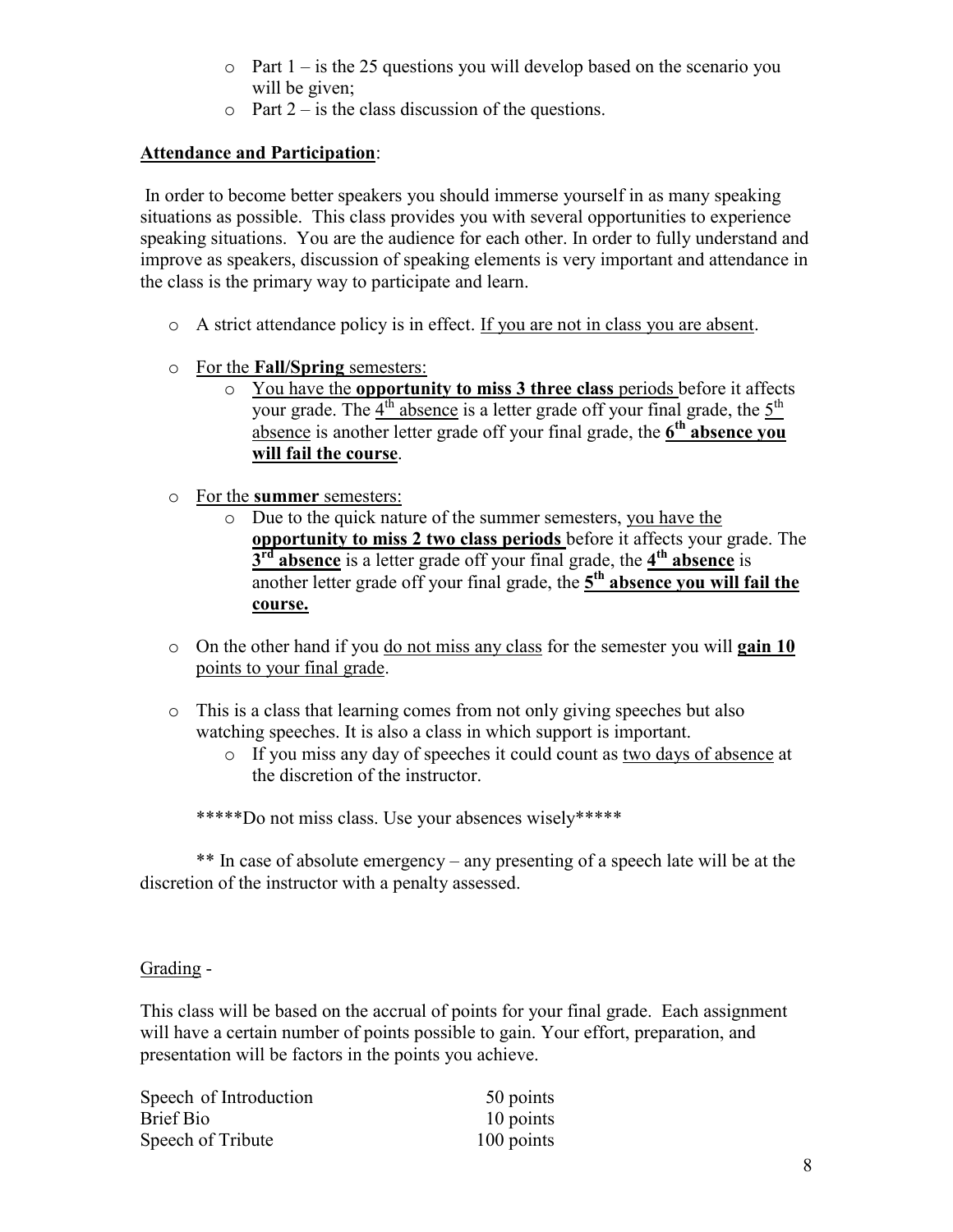| <b>Video Presentation</b>              | 100 points |
|----------------------------------------|------------|
| Tips and Techniques Speech             | 100 points |
| Final Speech                           | 125 points |
| <b>Team Individual Participation</b>   | 50 points  |
| Preparation Outlines $(5@15$ each)     | 75 points  |
| Speaking Notes $(5@)10$ each)          | 50 points  |
| Self Reflections $(5@)15$ pts each)    | 75 points  |
| <b>Outside Critique</b>                | 15 points  |
| 2 Tests/Quizzes (40 pts each)          | 80 points  |
| (Part 1 –questions - 20 points)        |            |
| (Part 2 –class discussion – 20 points) |            |
| Professionalism/Participation          | 70 points  |

#### **900 points total**

| <b>Total Points</b> |          | Final Grade | <b>Total Points</b> | Final Grade |
|---------------------|----------|-------------|---------------------|-------------|
| 846-900             | (94%)    | A           | $630 - 656(70\%)$   | $C-$        |
| $810 - 845$         | $(90\%)$ | $A -$       | $594 - 629(66%)$    | $D+$        |
| 774 - 809           | (86%)    | $B+$        | $567 - 593(63%)$    | D           |
| 747 - 773           | (83%)    | B           | $540 - 566(60\%)$   | $D-$        |
| 720 - 746           | $(80\%)$ | $B -$       | Below 539           | F           |
| 684-719             | (76%)    | $C+$        |                     |             |
| $657 - 683$         | (73%)    |             |                     |             |

The schedule is very open in format and at the discretion of the instructor may change as the semester goes on. These changes will be announced in class. You are responsible for making sure you know of the changes.

#### **Please Note**:

\*\* I will not accept assignments sent through e-mail. They must be turned in to me through **Student Sheet +Comm** on the assigned day. One day late is half credit and two days late is no

credit for the assignment.

- \*\* No classwork will be accepted after 5 pm. of the last day of class. If turned in to the Communication Department office (Strickler Hall 310) they must be initialed, timed, and dated by an office staff.
- \*\* Please check Blackboard on a regular basis as I put grades up when I have them graded. I will not have a grade book with me in class. I use Blackboard.
- \*\* Please keep **ALL** your graded papers until the end of the semester. Remember: Burden of proof always rests with the persuasive speaker.